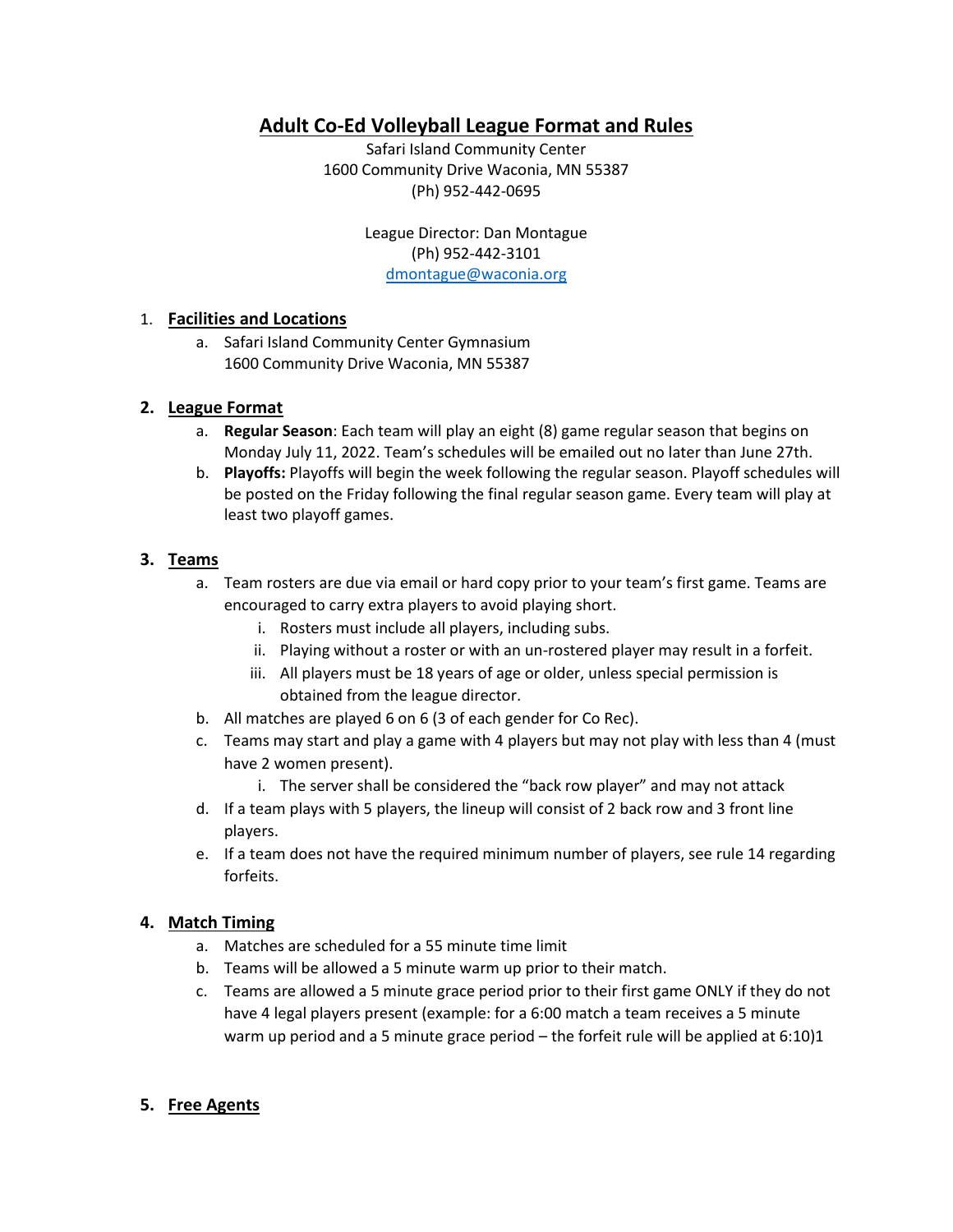- **a.** League Director will keep a list of individual players who would like to be placed on a team and/or be substitutes. Emai[l dmontague@waconia.org](mailto:dmontague@waconia.org) to request a copy of the list. Players from the Free Agent List can sub for multiple teams in a league, but if they play in a fourth match for a team, they must be removed from the draft list for that particular evening's leagues and be placed on that particular team's roster. Free agents are not eligible for the playoffs, so invite them onto your team!
- **b.** Players interested in becoming a free agent can fill out the form at [www.safariislandcommunitycenter.com/adultleagues.](http://www.safariislandcommunitycenter.com/adultleagues)

### **6. Scoring**

- a. Matches will consist of three games to 25 with a 27 point cap. All three games will be played regardless of whether the same team wins the first two.
- b. The 3rd set will be dictated by time with the team that is ahead at the end of the allotted time being deemed the winner
- c. EXCEPTION: IF time expires during the  $3<sup>rd</sup>$  game BEFORE either team has reached 15 points, the 3<sup>rd</sup> game will continue until one of the teams reaches 15 points.

### **7. Serving**

- a. The home teams (as indicated on the schedule) has their choice of first serve, receive, or court in the first and third game. Teams will alternate for the second game.
- b. Only one toss or release of the ball which can be considered part of the service action will be allowed.
- c. A served ball contacting the net between the antennas shall remain in play.

### **8. Net Contact**

a. Contacting ANY part of the net will result in a fault-no contact with the net will be allowed.

### **9. Position of Players**

- a. When the ball is served, each player will be in his/her own assigned area. After the ball is served, each player may cover any section of his own court. All players must stand inside the court boundaries except the player who is in the act of serving.
- b. There are unlimited substitutions they must be made in a logical pattern (this rule on substitutions is different in state tournament play). All substitutes must be put in the rotation.
- c. A player may not enter another court (defined as the area within the end lines and side lines) to play a ball. (note: this rule may be waived if there is no game scheduled on a court).
- d. For positioning of players on teams with less than 6 players, see rule 3

## **10. Ground Rules**

- a. The official shall go over the ground rules prior to each match.
- b. Backboards attached to ceiling are considered part of ceiling and are playable on your side of the court as long as they are not hanging over non-playable areas (such as bleachers or another court).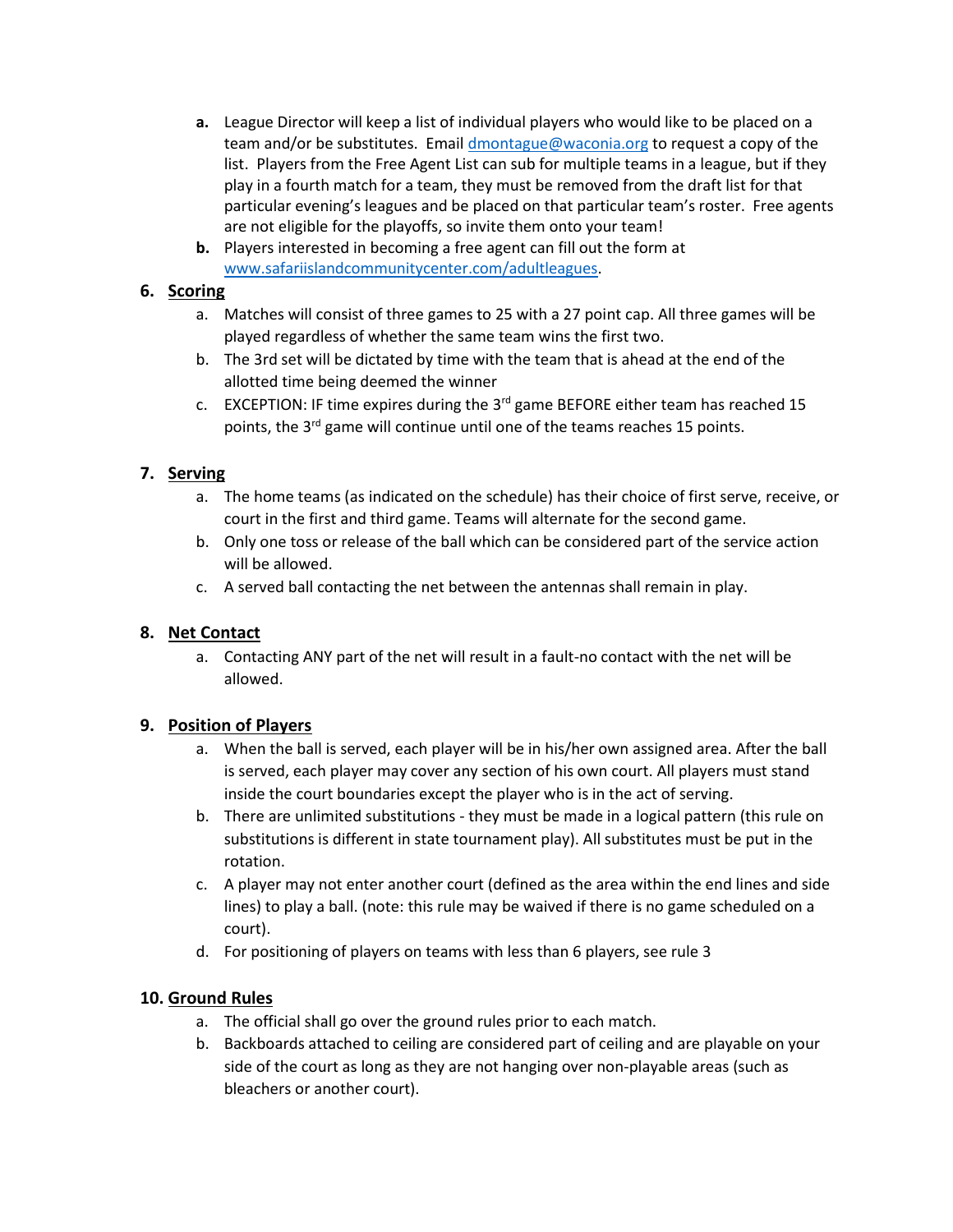### **11. Co Rec Modifications**

- a. Men and women shall be positioned alternately on the court.
- b. When the ball is contacted more than once by a team on their side, one of the contacts must be made by a woman. Blocks are not considered to be one of the allotted three contacts per side.
- c. A male player may be brought up from the back row to participate in a block when only one male is in the front row.
- d. Teams that have only two females present may select to use one of the below options. Once a team has declared which option they will use, they must use that option until for the remainder of the match, or until a 3rd female arrives. A team may not switch back and forth between the two options.

**OPTION 1 – USING 4 PLAYERS:** A team may play with two men and two women on the court at all times. If a team does only have 4 players, the server is the back row person if this player comes up to the net, they can only block, not attack.

**OPTION 2 – THE PHANTOM PLAYER RULE:** A team may use 3 male and 2 female players, however the phantom player rule will apply. The"phantom" female will be deemed to be on the court at the beginning of each point. For purposes of determining potential overlapping and front row/back row alignment, the team must act as if the missing woman was present. Once the ball is contacted the team may bring up a male from the back row to block (if there is only one male in the front row) or any player to set. When the "phantom" player reaches the service position, it is an automatic side out with the service and point going to the opposition.

- e. Teams may play with more women than men without penalty: ex. 3 women and 2 men or 4 women and 2 men is O.K.
- f. Net height is eight feet.

#### **12. Co-Rec League Special Rules**

- a. A male or female may not come up from the back row to block when there is only one man in the front row.
- b. Rotation or substitution may be used but teams may not use both methods of substitution within the same game (male must substitute for male - female for female).
- c. No back row attack is allowed.
- 13. **Balls:** Game balls will be provided, however, teams are encouraged to bring their own warm up balls.

#### 14. **Conduct**

- a. Any participant who is involved in fighting or provoking fighting shall be eliminated from the league with a forfeiture of all fees.
- b. Only the floor captain (player in rotation so designated) may discuss calls with the official. Judgment calls are not subject to discussion. Captains may question officials (respectfully) if they have concerns about a rule interpretation. The official's decision is final. Unsportsmanlike conduct will not be tolerated.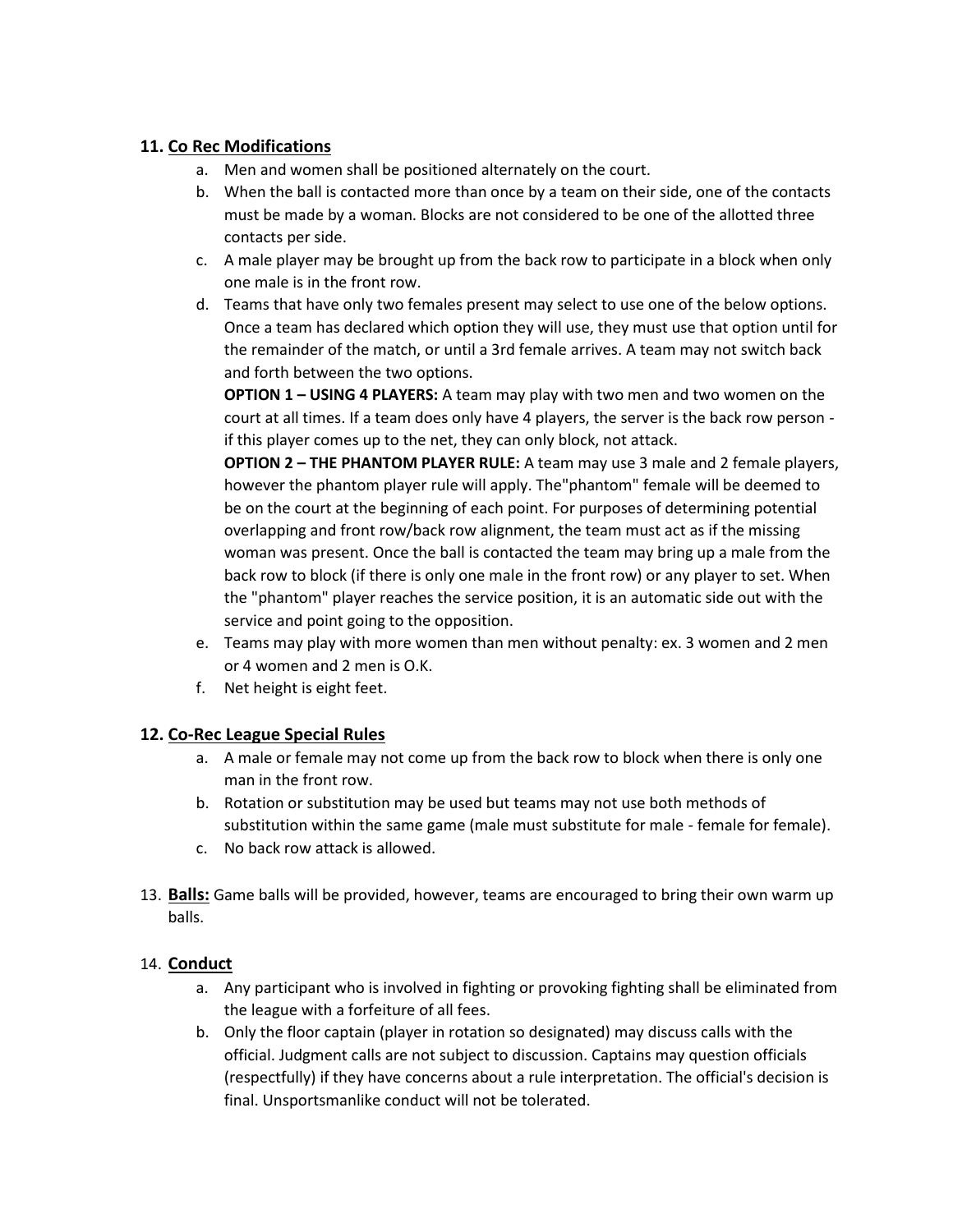c. Any team which consistently exhibits poor sportsmanship may be eliminated from the league with forfeiture of all fees.

### 15. **Forfeits**

- a. If a team is not ready to play (with a minimum of four legal players on the court) following their 5-minute grace period and warm up period (a total of 10 minutes from the scheduled start time), they will forfeit the first game.
- b. If a team is not ready to play after an additional 15 minutes (a total of 25 minutes after the scheduled game time), they will forfeit the match.
- c. If your team is unable to attend a match, please call the opposing manager AND league director to notify them of the forfeit. PLEASE DO NOT NO CALL NO SHOW.

### **16. Gym Rules**

- a. Children are not allowed unless supervised at all times by an adult who is not participating in the match. Refs will give teams 1 warning on this matter, then the parent will be asked to leave the match.
- b. Teams playing in the first or last matches of the night are encouraged to assist the gym staff with take down/put up of the nets and other equipment.

### 17. **Rule Set**

a. All rules not specifically discussed above shall follow Minnesota Rec and Park Association Rules.

#### 18. **Officials**

- a. The officials for the Safari Island Adult Basketball league are contracted from an outside officials' organization and are not employees of Safari Island Community Center. However, the officials are expected to treat players in a professional and respectful manner, and uphold all of the rules and policies in this manual.
- b. Safari Island contracts for one official per game and intends to play each game with one official
- c. In the event that the official is not present, teams may decide to proceed in one of the following ways:
	- i. Solicit a volunteer(s) to officiate the game. The volunteer official will be paid the officials' fee.
	- ii. Play a self-officiated game (teams will split the official's fee).
	- iii. Declare the game a no-contest, so neither teams standings are affected (teams will split the official's fee)
	- iv. If option i or ii are agreed upon, the game must be played to completion, unless an official arrives to complete the game (the game shall not be restarted).
	- v. Once a game has begun, it is considered an official game and cannot be replayed.
- 19. **SCHEDULE AND STANDINGS:** All standings and schedules will be posted on the Safari Island Community Website.